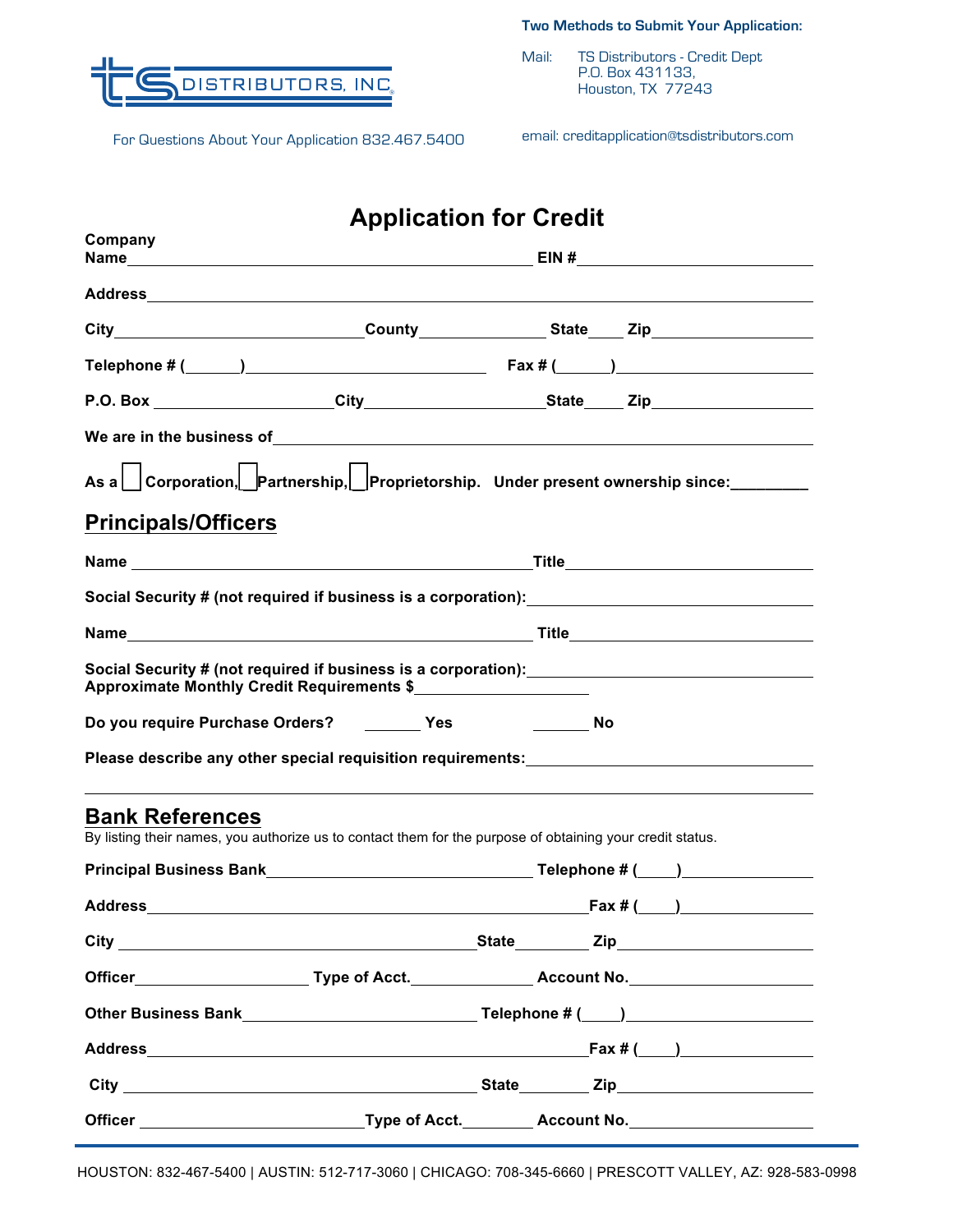

## **Credit References** PLEASE LIST ACCOUNTS ONLY.

BY LISTING THEIR NAMES, YOU AUTHORIZE US TO CONTACT THEM FOR THE PURPOSE OF OBTAINING YOUR CREDIT STATUS.

| Name                             |                                                                                                                                                                                                                                                                                                         |  |  |
|----------------------------------|---------------------------------------------------------------------------------------------------------------------------------------------------------------------------------------------------------------------------------------------------------------------------------------------------------|--|--|
|                                  |                                                                                                                                                                                                                                                                                                         |  |  |
|                                  |                                                                                                                                                                                                                                                                                                         |  |  |
|                                  | Telephone # $($ \compared \compared \compared \compared \compared \compared \compared \compared \compared \compared \compared \compared \compared \compared \compared \compared \compared \compared \compared \compared \comp                                                                           |  |  |
|                                  |                                                                                                                                                                                                                                                                                                         |  |  |
|                                  |                                                                                                                                                                                                                                                                                                         |  |  |
|                                  |                                                                                                                                                                                                                                                                                                         |  |  |
|                                  | Telephone # $($ $)$ $\frac{1}{2}$ $\frac{1}{2}$ $\frac{1}{2}$ $\frac{1}{2}$ $\frac{1}{2}$ $\frac{1}{2}$ $\frac{1}{2}$ $\frac{1}{2}$ $\frac{1}{2}$ $\frac{1}{2}$ $\frac{1}{2}$ $\frac{1}{2}$ $\frac{1}{2}$ $\frac{1}{2}$ $\frac{1}{2}$ $\frac{1}{2}$ $\frac{1}{2}$ $\frac{1}{2}$ $\frac{1}{2}$ $\frac{1$ |  |  |
|                                  |                                                                                                                                                                                                                                                                                                         |  |  |
|                                  | Address and the contract of the contract of the contract of the contract of the contract of the contract of the contract of the contract of the contract of the contract of the contract of the contract of the contract of th                                                                          |  |  |
|                                  |                                                                                                                                                                                                                                                                                                         |  |  |
|                                  | Telephone # $($ \[ \[ \]                                                                                                                                                                                                                                                                                |  |  |
|                                  |                                                                                                                                                                                                                                                                                                         |  |  |
|                                  |                                                                                                                                                                                                                                                                                                         |  |  |
|                                  |                                                                                                                                                                                                                                                                                                         |  |  |
|                                  |                                                                                                                                                                                                                                                                                                         |  |  |
| OF OBTAINING YOUR CREDIT STATUS. | *BY LISTING THE NAMES ABOVE, YOU HAVE AUTHORIZED US TO CONTACT THEM FOR THE PURPOSE                                                                                                                                                                                                                     |  |  |
| Terms<br>and correct.            | Entire Payment due in 30 days unless otherwise stated. Past due accounts are subject to interest charges, collection fees, court,<br>and legal fees. (I) We understand, acknowledge, and accept the terms of sale and certify that the information given herein is true                                 |  |  |
| <b>Signature</b>                 | <b>Title</b>                                                                                                                                                                                                                                                                                            |  |  |

**Print Name Date** 

## **Guarantee**

**In consideration of TS Distributors, Inc. extending credit hereunder, the undersigned, jointly and severally, and unconditionally guarantee and promise to pay TS Distributors, Inc., on demand any and all indebtedness of the above named applicant to TS Distributors, Inc.. This is a continuing guarantee, and the obligations created hereby are unaffected by any change in terms of the original indebtedness between TS Distributors, Inc. and the above named applicant save that of payment.**

**Signature Social Security #**

**Please address all correspondence to: Credit Dept. \* TS Distributors, Inc., P.O. Box 431133, Houston, Texas 77243**